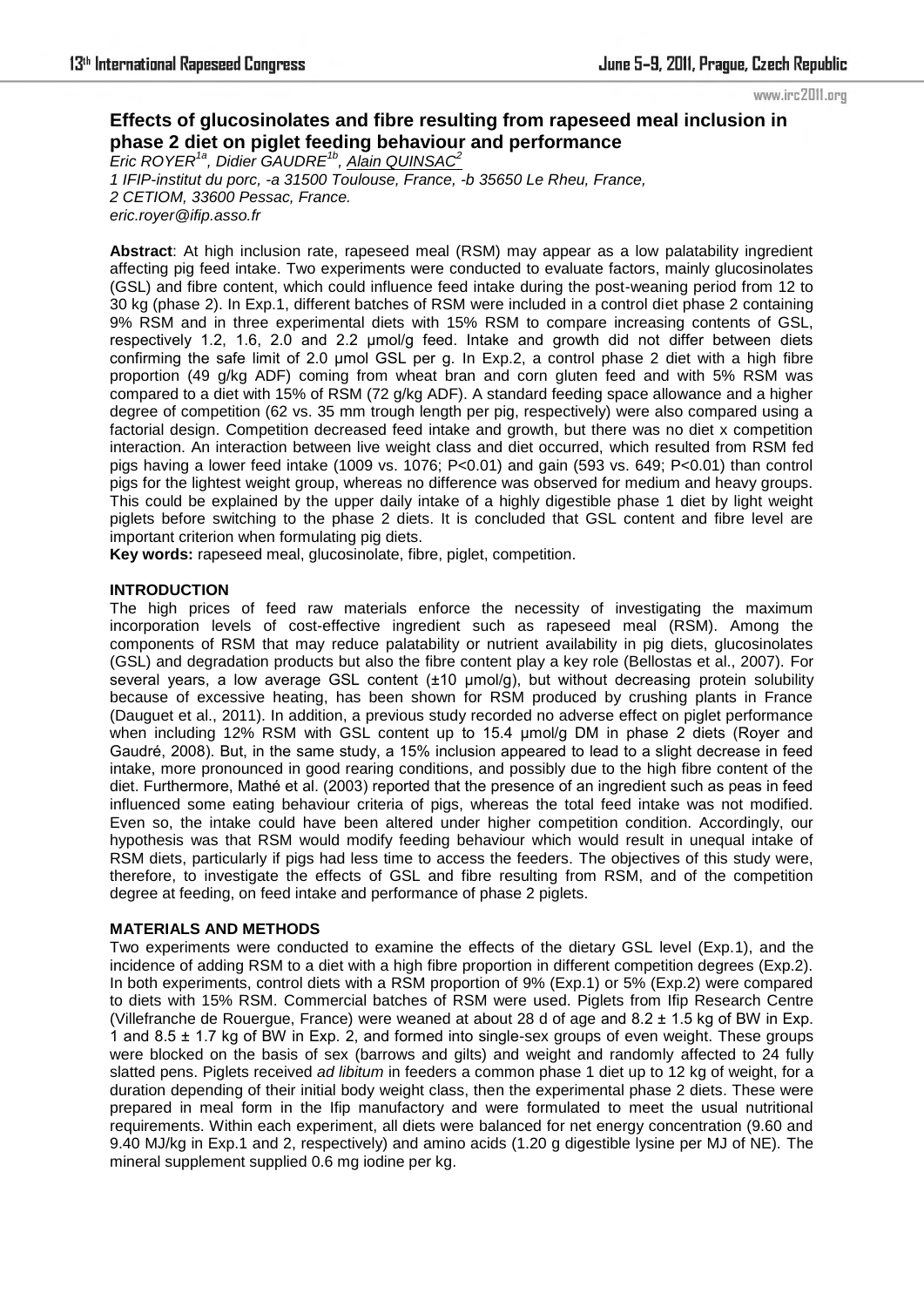In Exp.1, 300 piglets (P76xLWxLd) were distributed among four dietary treatments with 6 sex-mixed pens of 12 or 13 piglets each, per treatment. The 9% RSM control diet was compared to three diets with a 15% inclusion of three different RSM containing 12, 15 or 16 µmol GSL per g dry matter (DM). In Exp.2, 360 piglets (PPxLW/LWxLd) were affected to 1 of 4 treatments in a 2 x 2 factorial design. The experiment consisted of six blocks with sex and live weight classes (light, medium, and heavy) as the basis for blocking. The phase 2 control diet with a high fibre proportion coming from wheat bran and corn gluten feed, and with 5% RSM, was compared to a diet with 15% of RSM. A low and a high degree of competition were also compared (13 vs. 17 single-sex piglets per pen, 62 vs. 35 mm trough length and 0.34 vs. 0.26  $m^2$  per pig, respectively).

Representative samples of the RSM were collected to perform HPLC analyses of total GSL (NF ISO 10633-1, Cetiom laboratory, Ardon, France). The breakdown products of GSL have not been measured. Feeds have been chemically analyzed. Piglets were individually weighed at entry, when introducing phase 2 diets and at the end. Data analysis was performed using the GLM procedure (SAS Inst., Cary, NC). Pen was considered the experimental unit. In Exp.1, the analysis was performed with the main effect of diet and the initial weight of the pen as a covariate. In Exp.2, the model included main effects of competition (C), diet (D), sex (S), weight class (W), and their interactions. Weight at begin of dietary phase 2 was introduced as a covariate for phase 2 daily gain and final weight criteria. The Tukey test was used for mean comparisons between treatments.

#### **RESULTS**

*RSM and diets characteristics.* The RSM batches used in Exp.1 (R1, R2, R3) and Exp.2 (R4) had similar CP content compared to the French Tables (Sauvant et al, 2004) but the lysine content was slightly higher. The amounts of CF, NDF and ADF in R1 and R2 were less important than those of the RSM in Tables, while R2 and R3 had similar levels (data not shown). Protein solubility in 0.2% NaOH solution was respectively 52, 56, 47 and 57 % for R1 to R4 meals. In Exp.1, the GSL content of control, R1, R2 and R3 RSM diets was 1.2, 1.6, 2.0 and 2.2 µmol/g as fed basis, respectively. Crude fibre value of the diets was 38, 39, 46, and 46 g/kg, and NDF content was 124, 125, 134 and 136 g/kg, respectively. In Exp.2, the R4 meal had 17 umol GSL per g DM. Thus, the GSL content was 0.75 μmol/g in the control diet, and 2.25 μmol/g in the 15% RSM diet (as fed). The control diet had crude fibre, NDF, and ADF contents of 40 g, 137 g and 49 g per kg, respectively, and the 15% RSM feed had contents of 52 g, 163 g and 72 g per kg, respectively.

*Experiment 1.* During the phase 2 period, daily feed intake (DFI) was not influenced by the increasing GSL content of dietary regimen (Table 1). Therefore, average daily gain (ADG) did not differ among treatments. Feed conversion ratios were not modified.

*Experiment 2.* Pigs reared in high competition degree had a lower DFI, during the phase 2 period, than others (-11%, P <0.001; Table 2). An interaction occurred between diet and weight class (P = 0.03). Light piglets offered 15% RSM ate less than control piglets (1009 vs. 1076; P <0.01), whereas no difference was detected for medium and heavy piglets (means: 1073 and 1062 g/d, respectively). ADG of high competition piglets was significantly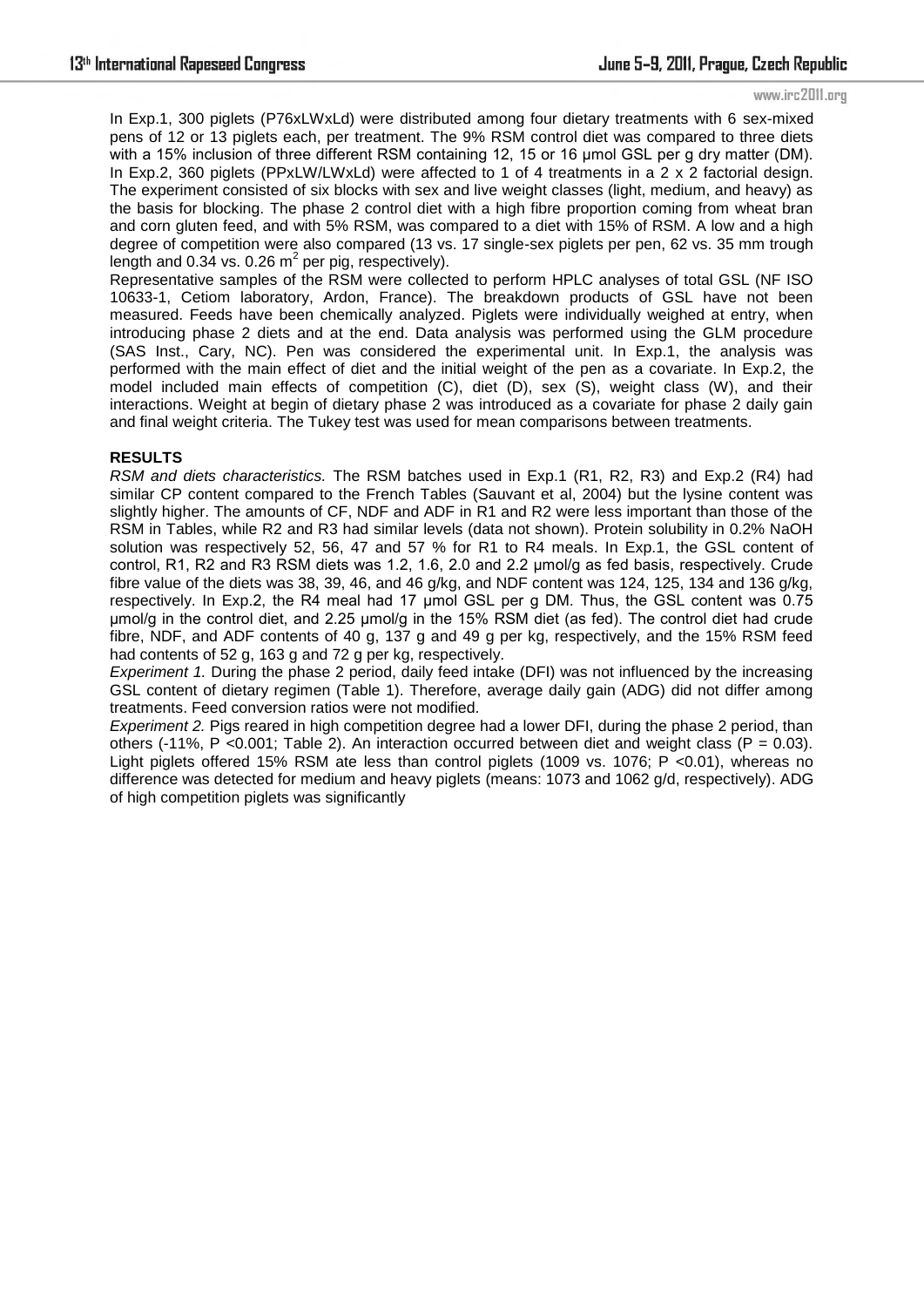| Table 1 - Effect of GSL content in phase 2 diet on piglet post-weaning performance in Exp.1 <sup>1</sup> |      |      |      |      |             |                    |  |  |  |  |  |
|----------------------------------------------------------------------------------------------------------|------|------|------|------|-------------|--------------------|--|--|--|--|--|
| <b>GSL content</b>                                                                                       | 1.2  | 1.6  | 2.0  | 2.2  | <b>RMSE</b> | $\mathsf{Stat.}^3$ |  |  |  |  |  |
| Weight, kg                                                                                               |      |      |      |      |             |                    |  |  |  |  |  |
| Weaning                                                                                                  | 8.2  | 8.2  | 8.2  | 8.2  |             | <b>NS</b>          |  |  |  |  |  |
| Phase $2^2$                                                                                              | 12.8 | 12.8 | 12.6 | 12.6 | 0.3         | <b>NS</b>          |  |  |  |  |  |
| Day 41                                                                                                   | 29.3 | 29.8 | 29.4 | 29.8 | 0.8         | <b>NS</b>          |  |  |  |  |  |
| Pre-experimental phase 1                                                                                 |      |      |      |      |             |                    |  |  |  |  |  |
| period                                                                                                   |      |      |      |      |             |                    |  |  |  |  |  |
| DFI, g                                                                                                   | 416  | 415  | 412  | 412  | 22          | <b>NS</b>          |  |  |  |  |  |
| ADG, g                                                                                                   | 296  | 295  | 281  | 281  | 16          | <b>NS</b>          |  |  |  |  |  |
| FCR, kg/kg                                                                                               | 1.41 | 1.41 | 1.47 | 1.47 | 0.07        | <b>NS</b>          |  |  |  |  |  |
| Experimental phase 2 period <sup>2</sup>                                                                 |      |      |      |      |             |                    |  |  |  |  |  |
| DFI, g                                                                                                   | 1057 | 1078 | 1066 | 1110 | 60          | <b>NS</b>          |  |  |  |  |  |
| ADG, g                                                                                                   | 638  | 660  | 648  | 665  | 29          | <b>NS</b>          |  |  |  |  |  |
| FCR, kg/kg                                                                                               | 1.65 | 1.63 | 1.64 | 1.67 | 0.05        | ΝS                 |  |  |  |  |  |
|                                                                                                          |      |      |      |      |             |                    |  |  |  |  |  |

1 Values in the table are presented as least-square means and root mean square error for six sex-mixed pens of 12 or 13 piglets each.

2 Durations of phase 1 and phase 2 periods were 12 and 29 d, 15 and 26 d, 19 and 22 d, for heavy, medium and light piglets respectively.

3 P value from analysis of variance including the effect of treatment and initial weight as covariate. NS: not significant,  $P > .05$ .

Table2 - Effects of the competition degree, and of a 15 % RSM inclusion in phase 2 diet, on piglet post-weaning performance in Exp.2<sup>1</sup>

| <b>Competition degree</b>            | Low            |              | High           |              |                        | $E$ ffects <sup>3</sup> |           |                                      |
|--------------------------------------|----------------|--------------|----------------|--------------|------------------------|-------------------------|-----------|--------------------------------------|
| <b>Diet</b>                          | <b>Control</b> | <b>RSM15</b> | <b>Control</b> | <b>RSM15</b> | <b>RMSE</b>            | C                       | D         | <b>interactions</b>                  |
| Weight, kg                           |                |              |                |              |                        |                         |           |                                      |
| Weaning                              | 8.5            | 8.5          | 8.5            | 8.5          | 0.0                    | NS                      | <b>NS</b> | <b>NS</b>                            |
| Phase $2^2$                          | 12.2           | 12.2         | 12.1           | 12.1         | 0.2                    | <b>NS</b>               | <b>NS</b> | NS.                                  |
| Day 40                               | 30.9a          | 30.5a        | 28.9b          | 28.4b        | 0.3                    | $***$                   | $***$     | $D.W***$                             |
| Pre-exp. phase 1 period <sup>2</sup> |                |              |                |              |                        |                         |           |                                      |
| DFI, g                               | 354            | 361          | 336            | 343          | 17                     | $\ast$                  | <b>NS</b> | <b>NS</b>                            |
| ADG, g                               | 278            | 272          | 264            | 263          | 19                     | <b>NS</b>               | <b>NS</b> | <b>NS</b>                            |
| FCR, kg/kg                           | 1.31           | 1.35         | 1.28           | 1.34         | 0.13                   | <b>NS</b>               | <b>NS</b> | <b>NS</b>                            |
| Exp. phase 2 period <sup>2</sup>     |                |              |                |              |                        |                         |           |                                      |
| DFI, g                               | 1129a          | 1111a        | 1005b          | 991b         | 28                     | $***$                   | ΝS        | D.W*, C.S**                          |
| ADG, g                               | 687a           | 668a         | 611b           | 592b         | 11                     | $***$                   | $***$     | $D.W***$                             |
| FCR, kg/kg                           | 1.63           | 1.66         | 1.66           | 1.68         | 0.04<br>$1.40$ $(1.1)$ | <b>NS</b>               | <b>NS</b> | <b>NS</b><br>せぜっこう しょうほう こうこしょう ひきこし |

1. Values are least-square means and root mean square error of six pens of 13 (low competition) or 17 piglets (high competition) each.

2. Durations of phase 1 and phase 2 periods were 9 and 31 d, 13 and 27 d, 16 and 24 d, for heavy, medium and light piglets respectively.

3. P value from analysis of variance including the effects of competition degree (C), diet (D), weight class (W), sex (S) and interactions (simple effects of weight and sex are not shown). Initial weight of the pen was added as effect for phase 2 ADG and d 40 weight as covariate. Statistical significance: \*\*\* P < .001, \*\* P < .01, \* P < .05, not significant (NS) P > .05. Within a row, treatment values not followed by the same superscript differ (P > .05).

degraded (-11%, P <0.001). Additionally, the effects of diet and of the interaction between diet and weight class were significant. Within the light weight class, piglets fed 15% RSM had less ADG than piglets fed 9% RSM (593 vs. 549 g/d, - 9%, P < 0.001), whereas there was no difference for medium (-3% NS) and heavy piglets (+ 2% NS). Lastly, feed conversion was not significantly influenced by the studied factors.

#### **DISCUSSION AND CONCLUSIONS**

RSM has a smaller content in energy and amino acids than soybean meal, mostly because it has less crude protein and more fibre. Moreover, the proportion in GSL and the protein availability of RSM are influenced by the rapeseed varieties used and by the oil extraction process. In our study, RSM batches were of good nutritional quality, although protein solubility of R3 RSM in Exp.1 was lower. Thus, it was possible, in both trials, to formulate phase 2 diets that included 15% RSM and that were isoenergetic and isolysinic compared to control diets. These formulations resulted in excellent growth performance.